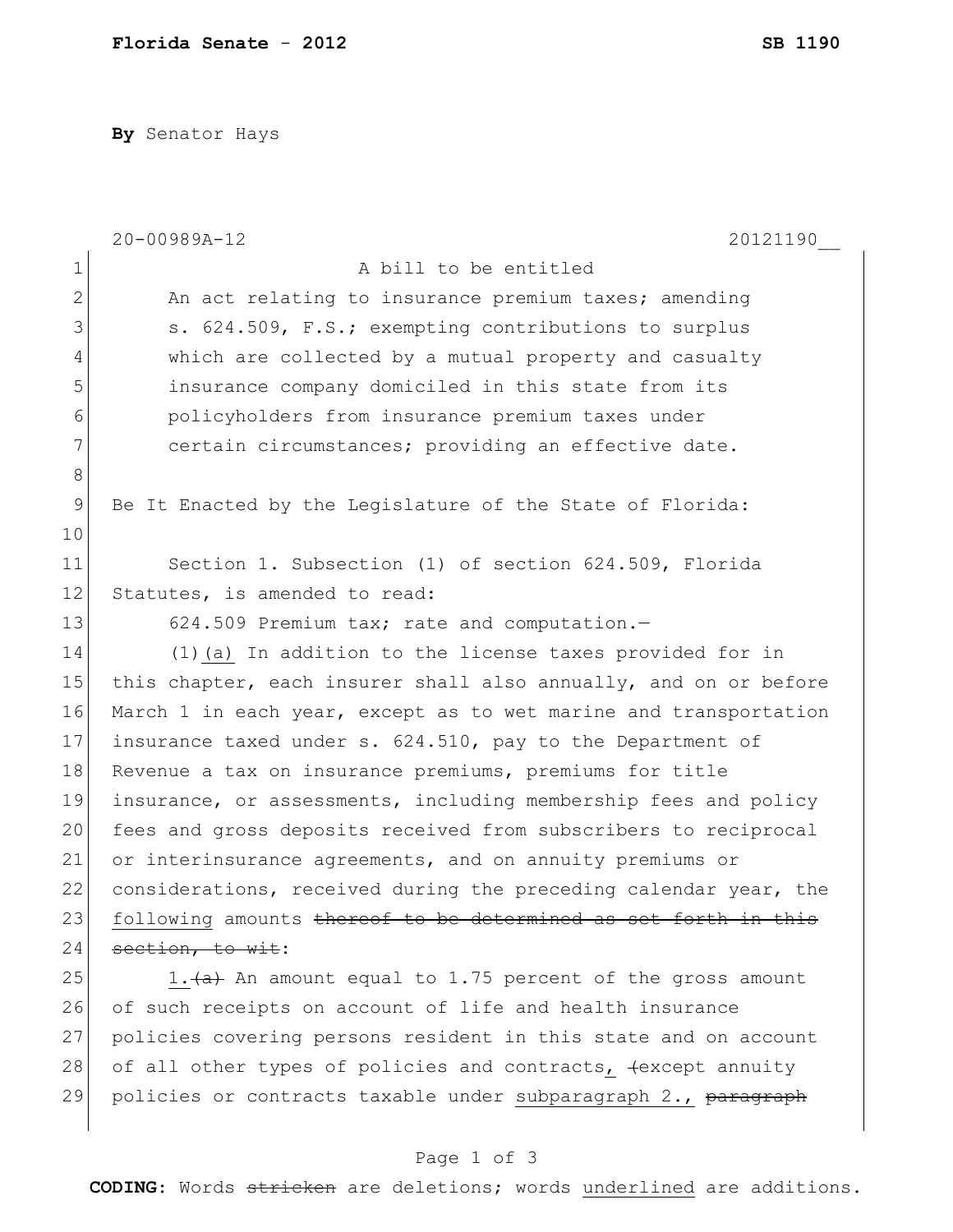|    | $20 - 00989A - 12$<br>20121190                                             |
|----|----------------------------------------------------------------------------|
| 30 | (b)) covering property, subjects, or risks located, resident, or           |
| 31 | to be performed in this state, omitting premiums on reinsurance            |
| 32 | accepted, and less return premiums or assessments, but without             |
| 33 | deductions:                                                                |
| 34 | a. 1. For reinsurance ceded to other insurers;                             |
| 35 | b.2. For moneys paid upon surrender of policies or                         |
| 36 | certificates for cash surrender value;                                     |
| 37 | c.3. For discounts or refunds for direct or prompt payment                 |
| 38 | of premiums or assessments; and                                            |
| 39 | d.4. On account of dividends of any nature or amount paid                  |
| 40 | and credited or allowed to holders of insurance policies;                  |
| 41 | certificates; or surety, indemnity, reciprocal, or                         |
| 42 | interinsurance contracts or agreements; and                                |
| 43 | 2. $\leftrightarrow$ An amount equal to 1 percent of the gross receipts on |
| 44 | annuity policies or contracts paid by holders thereof in this              |
| 45 | state.                                                                     |
| 46 | (b) The amount collected by a mutual property and casualty                 |
| 47 | insurance company domiciled in this state from its policyholders           |
| 48 | as a contribution to surplus is exempt from the tax on premiums            |
| 49 | under this subsection if the contribution to surplus is:                   |
| 50 | 1. Authorized by the insurer's bylaws as approved by the                   |
| 51 | Office of Insurance Regulation;                                            |
| 52 | 2. Identified by the insurer as a contribution to surplus                  |
| 53 | on the declarations page attached to each policy issued or                 |
| 54 | renewed by the insurer; and                                                |
| 55 | 3. Described in the insurer's underwriting manual and the                  |
| 56 | contribution to surplus was approved by the Office of Insurance            |
| 57 | Regulation as not being part of the insurer's rate filing which            |
| 58 | was filed with and approved by the office.                                 |
|    |                                                                            |

## Page 2 of 3

**CODING**: Words stricken are deletions; words underlined are additions.